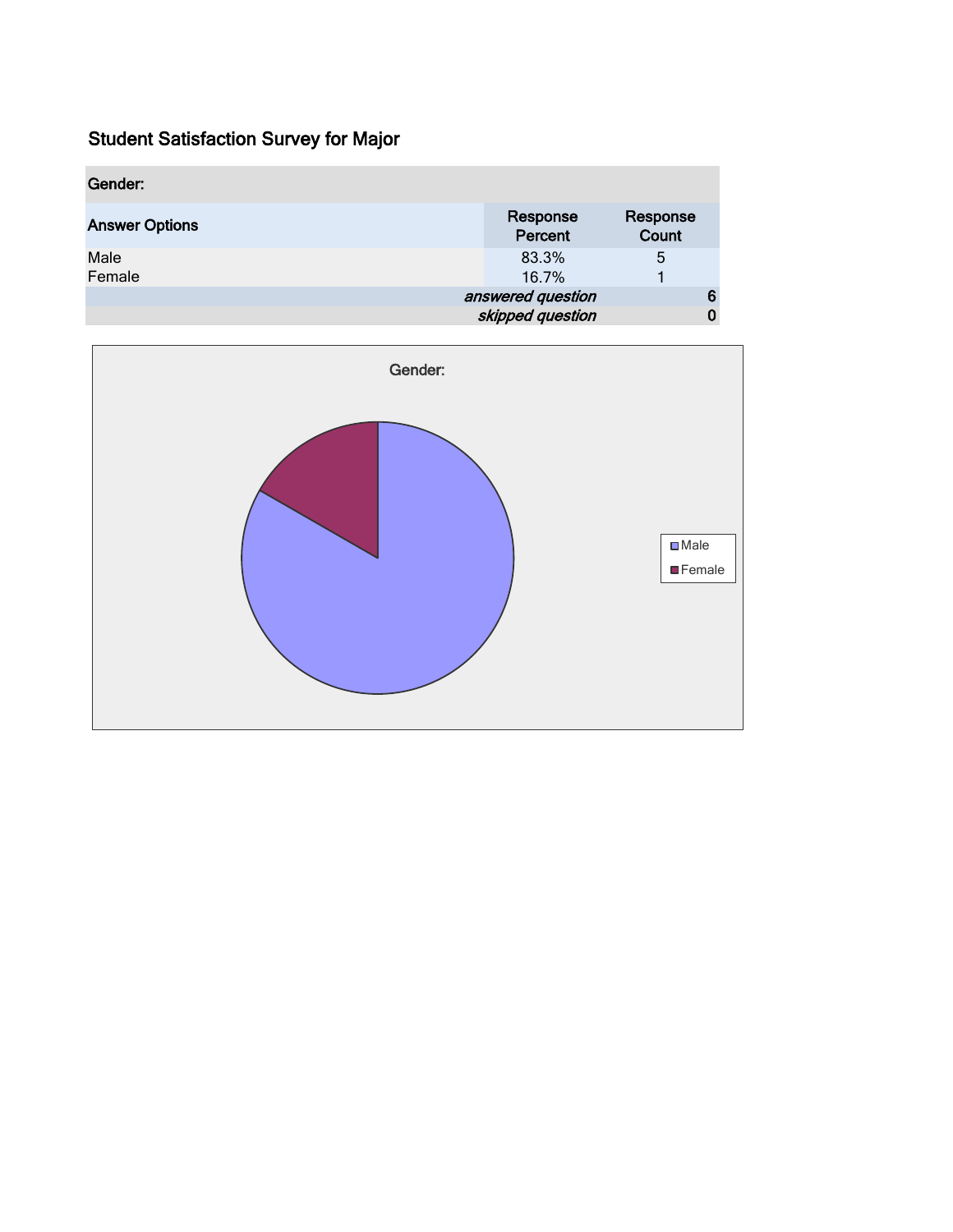| Campus:               |                     |                   |
|-----------------------|---------------------|-------------------|
| <b>Answer Options</b> | Response<br>Percent | Response<br>Count |
| National              | 0.0%                | 0                 |
| Chuuk                 | 0.0%                | 0                 |
| Kosrae                | 0.0%                | 0                 |
| Pohnpei               | 100.0%              | 6                 |
| Yap                   | $0.0\%$             | 0                 |
|                       | answered question   | 6                 |
|                       | skipped question    | 0                 |

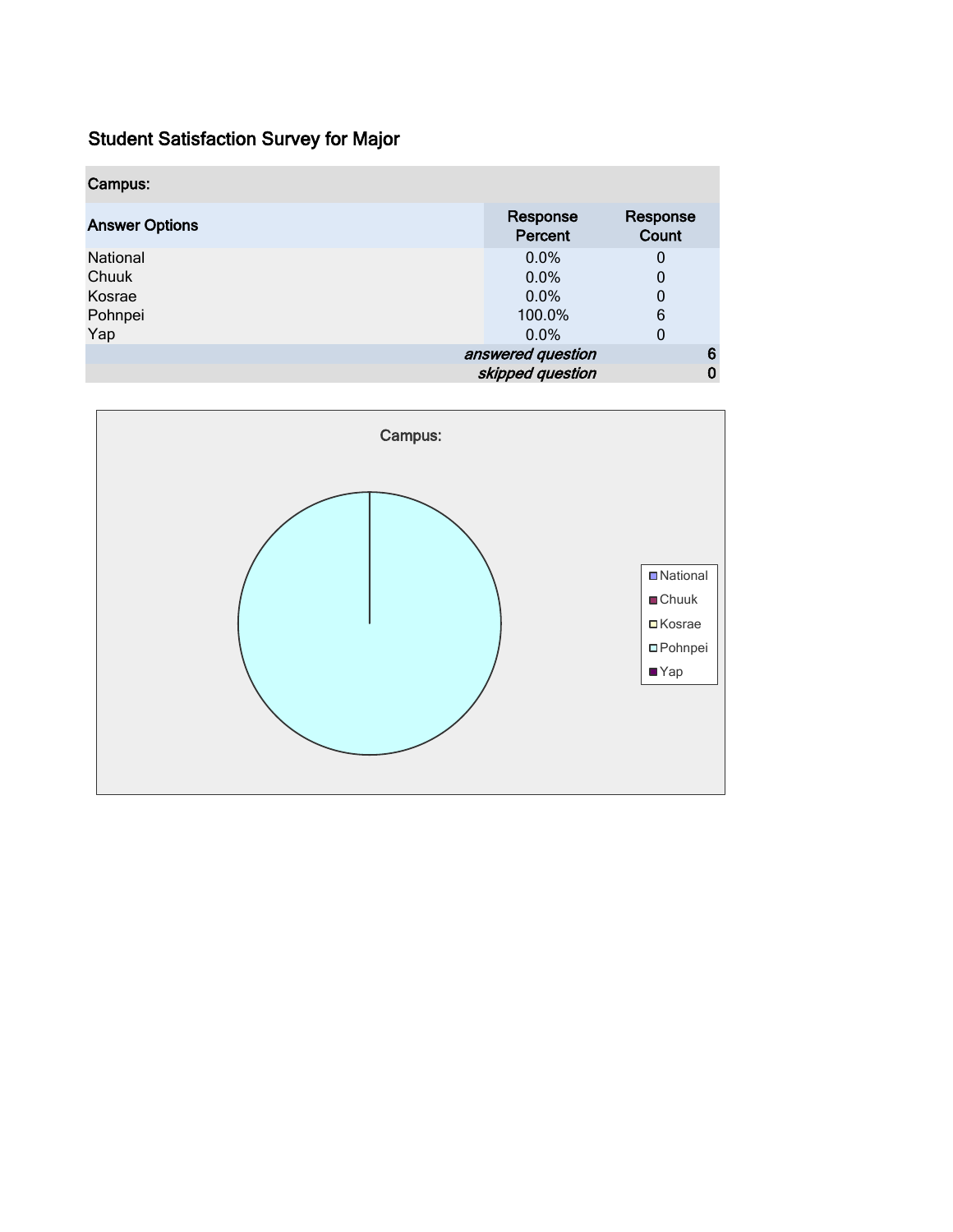| maju.                                                        |                                                  |                                         |                                           |                                               |                                                        |                                                          |                |                             |                                             |                                                |                             |                                      |                        |                        |                        |
|--------------------------------------------------------------|--------------------------------------------------|-----------------------------------------|-------------------------------------------|-----------------------------------------------|--------------------------------------------------------|----------------------------------------------------------|----------------|-----------------------------|---------------------------------------------|------------------------------------------------|-----------------------------|--------------------------------------|------------------------|------------------------|------------------------|
| Associate of Science (A.S.)                                  |                                                  |                                         |                                           |                                               |                                                        |                                                          |                |                             |                                             |                                                |                             |                                      |                        |                        |                        |
| <b>Answer Options</b>                                        | Ag. & Nat. Res.<br>Management                    | Agriculture                             | <b>Business</b><br>Administration         | Computer<br>Information<br><b>Systems</b>     | <b>Hospitality and</b><br><b>Tourism</b><br>Management | <b>Marine Science</b>                                    | <b>Nursing</b> | <b>Public Health</b>        | <b>Teacher</b><br>Education -<br>Elementary | Response<br>Count                              |                             |                                      |                        |                        |                        |
| Majors:                                                      | $\Omega$                                         | $\mathbf{0}$                            | $\Omega$                                  |                                               |                                                        | $\mathbf{0}$                                             | $\mathbf{0}$   | $\mathbf{0}$                | $\Omega$                                    | $\overline{2}$                                 |                             |                                      |                        |                        |                        |
| Associate of Arts (A.A.)<br><b>Answer Options</b><br>Majors: | <b>Health Career</b><br>Opportunities<br>Program | <b>Liberal Arts</b><br>$\Omega$         | Micronesian<br><b>Studies</b><br>$\Omega$ | <b>Teacher</b><br>Preparation                 | Response<br>Count<br>$\overline{1}$                    |                                                          |                |                             |                                             |                                                |                             |                                      |                        |                        |                        |
| Associate of Applied Science (A.A.S.)                        |                                                  |                                         |                                           |                                               |                                                        |                                                          |                |                             |                                             |                                                |                             |                                      |                        |                        |                        |
| <b>Answer Options</b>                                        | <b>Building</b><br>Technology                    | <b>Electronics</b><br><b>Technology</b> | Telecommunicat<br>ions                    | Response<br>Count                             |                                                        |                                                          |                |                             |                                             |                                                |                             |                                      |                        |                        |                        |
| Majors:                                                      | 6                                                | $\Omega$                                | $\mathbf{0}$                              | 6                                             |                                                        |                                                          |                |                             |                                             |                                                |                             |                                      |                        |                        |                        |
|                                                              |                                                  |                                         |                                           |                                               |                                                        |                                                          |                |                             |                                             |                                                |                             |                                      |                        |                        |                        |
| Certificate of Achievement (C.A.)                            |                                                  |                                         |                                           |                                               |                                                        |                                                          |                |                             |                                             |                                                |                             |                                      |                        |                        |                        |
| <b>Answer Options</b>                                        | Agriculture and<br>Food<br>Technology            | <b>Basic Public</b><br>Health           | Bookkeeping                               | <b>Building</b><br>Maintenance<br>and Repair  | Cabinet<br>Making/Furnitur<br>e Making                 | Career<br>Education:<br><b>Motor Vehicle</b><br>Mechanic | Carpentry      | Construction<br>Electricity | Electronic<br>Engineering<br>Technology     | <b>Health Assistant</b><br>Training<br>Program | Nursing<br><b>Assistant</b> | Refrigerator and<br>Air Conditioning | Secretarial<br>Science | <b>Trial Counselor</b> | Response<br>Count      |
| Majors:                                                      | $\Omega$                                         | $\mathbf 0$                             | $\mathbf{0}$                              | $\mathbf{0}$                                  | $\mathbf{0}$                                           | $\Omega$                                                 | $\mathbf 0$    | $\mathbf{0}$                | $\mathbf 0$                                 | $\mathbf 0$                                    | $\mathbf{0}$                | $\mathbf 0$                          | $\mathbf 0$            | $\mathbf{0}$           | $\mathbf{0}$           |
| Third-Year Certificate (T.Y.C)<br><b>Answer Options</b>      | Accounting                                       | Goneral<br><b>Business</b>              | <b>Public Health</b>                      | <b>Teacher</b><br>Preparation -<br>Elementary | Response<br>Count                                      |                                                          |                |                             |                                             |                                                |                             |                                      |                        |                        |                        |
| Majors:                                                      | $\mathbf{0}$                                     | $\Omega$                                | $\Omega$                                  | $\Omega$                                      | $\mathbf{0}$                                           |                                                          |                |                             |                                             |                                                |                             |                                      |                        |                        |                        |
| Bachelor of Arts (B.A.)<br><b>Answer Options</b><br>Majors:  | Elementary<br>Education<br>$\Omega$              | Response<br>Count<br>$\mathbf{0}$       |                                           |                                               |                                                        |                                                          |                |                             |                                             |                                                |                             |                                      |                        |                        |                        |
|                                                              |                                                  |                                         |                                           |                                               |                                                        |                                                          |                |                             |                                             |                                                |                             |                                      |                        |                        | <b>Question Totals</b> |
|                                                              |                                                  |                                         |                                           |                                               |                                                        |                                                          |                |                             |                                             |                                                |                             |                                      |                        |                        |                        |
|                                                              |                                                  |                                         |                                           |                                               |                                                        |                                                          |                |                             |                                             |                                                |                             |                                      |                        | answered question      | 0                      |
|                                                              |                                                  |                                         |                                           |                                               |                                                        |                                                          |                |                             |                                             |                                                |                             |                                      |                        | skipped question       | $\mathbf 0$            |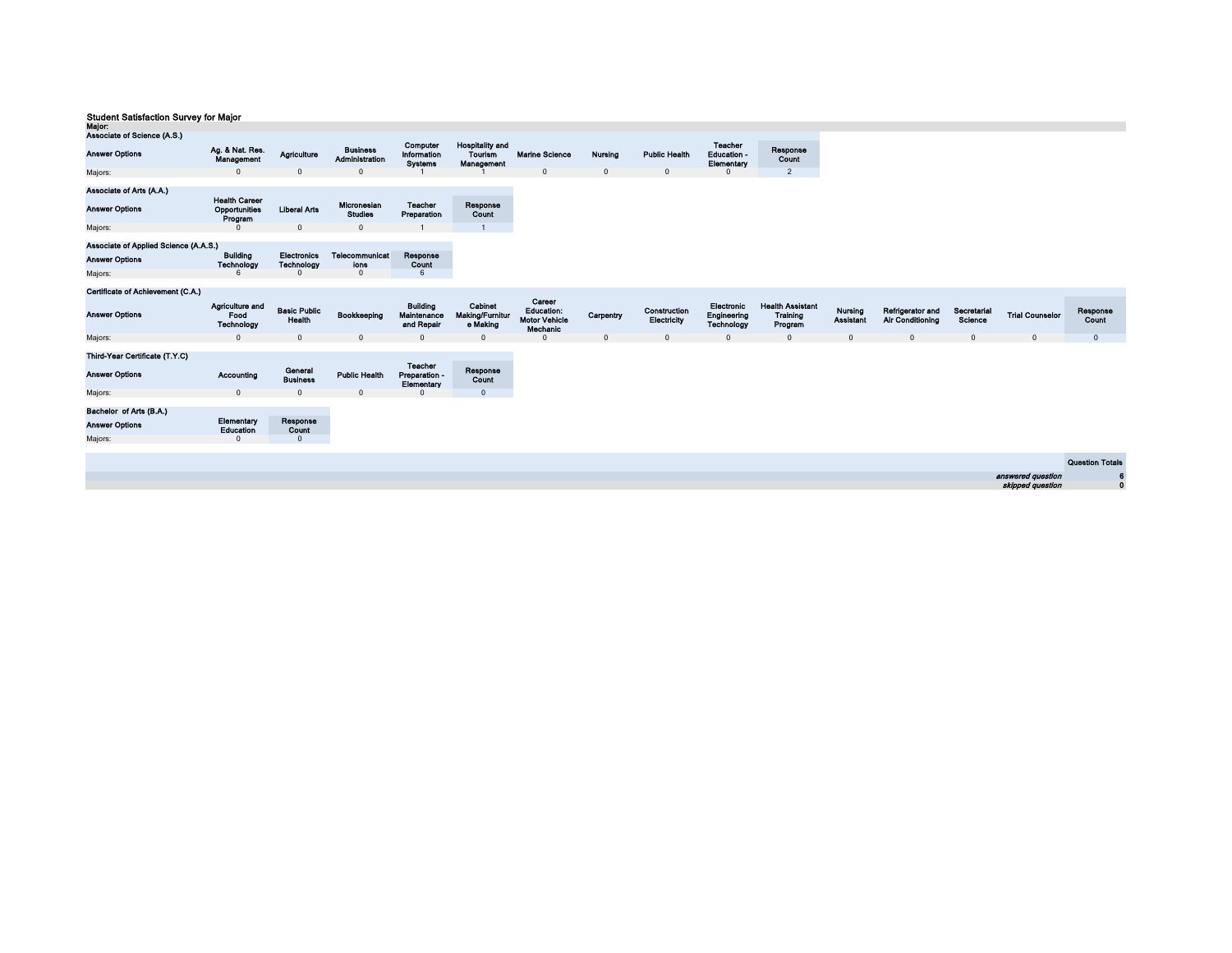| <b>State of Origin:</b> |                     |                   |
|-------------------------|---------------------|-------------------|
| <b>Answer Options</b>   | Response<br>Percent | Response<br>Count |
| Chuuk                   | $0.0\%$             | 0                 |
| Kosrae                  | 0.0%                | 0                 |
| Pohnpei                 | 83.3%               | 5                 |
| Yap                     | 16.7%               |                   |
| Other (please specify)  |                     | 0                 |
|                         | answered question   | 6                 |
|                         | skipped question    |                   |